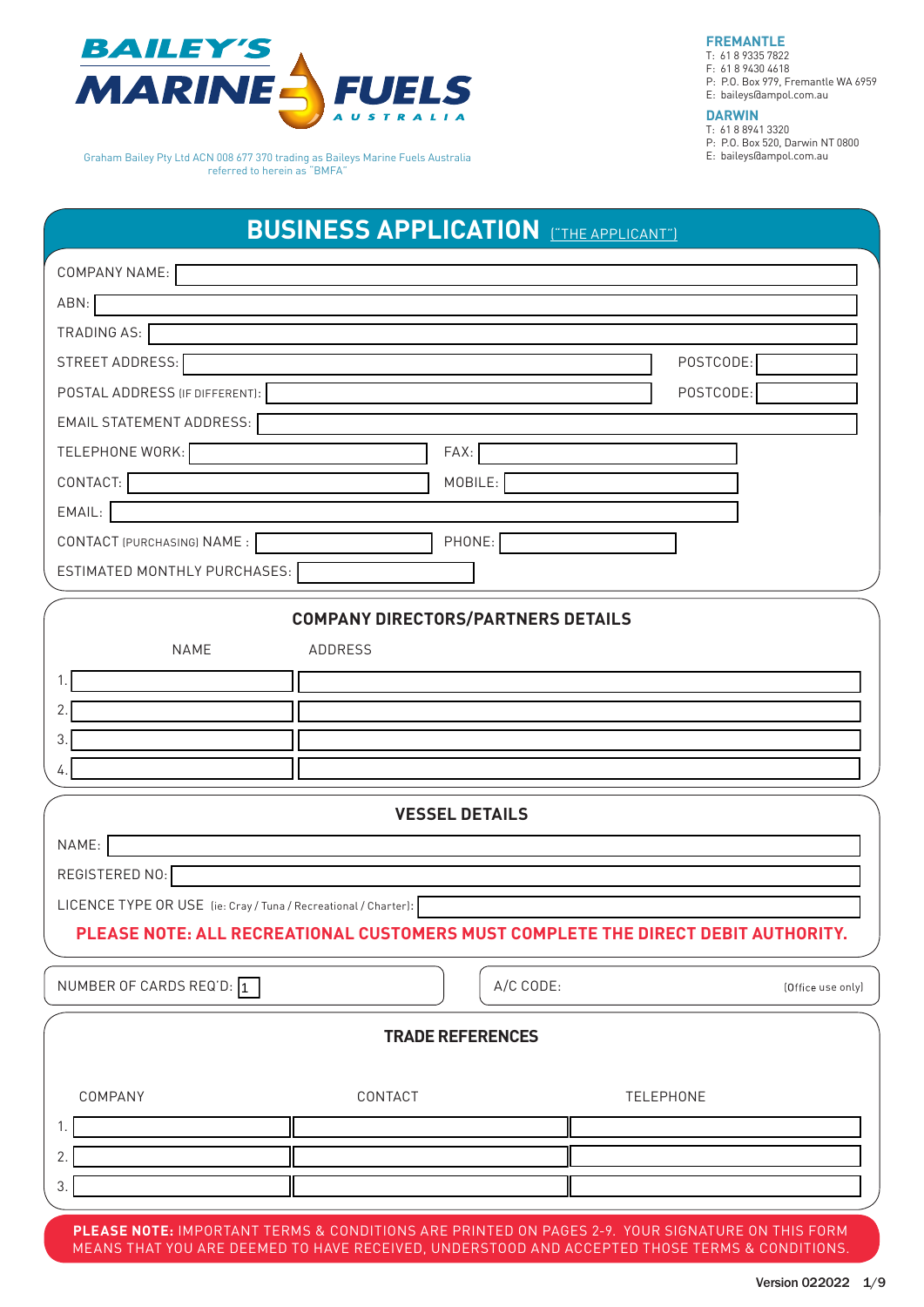## **1. ACCEPTANCE**

By this Deed ("the agreement") Graham Bailey Pty Ltd trading as Baileys Marine Fuels Australia (BMFA) may accept this application by notice to the Applicant in writing or by extending credit. Upon acceptance, the terms and conditions contained, or incorporated by reference, in this agreement will apply and binding on the parties and the parties agree that this agreement shall operate as a Deed between the Applicant, any guarantors and Graham Bailey Pty Ltd.

## **2. USE OF THE ACCOUNT**

a) The Applicant or anyone authorized by the Applicant to use the account may obtain goods or services on credit from BMFA.

b) The Applicant is wholly responsible and liable for any account opened in the Applicant's name. No account may be assigned to any other party under any circumstances whatsoever.

## **3. PAYMENT and SECURITY**

a) The Applicant agrees to pay the amount included on any invoice or statement for goods or services provided by BMFA, plus any additional fees and charges applicable.

b) Where more than one person or entity is the 'Applicant' then such persons and/ or entities shall be jointly and severally liable to pay all amounts, and comply with all obligations, owed to BMFA.

c) Statements will be issued bimonthly with the due date for payment of the total amount owed to BMFA in respect to goods and services supplied and included in any statement or invoice rendered to the Applicant is the 30th of the month for transactions made between the 1st and the 15th of the month and the 15th of the following month for transactions made between the 16th and the 31st.

d) Account payments made by credit card / debit cards will incur a fee no more than the average annual cost of accepting the card type as provided to BMFA by American Express, VISA and Mastercard.

e) Time shall be of the essence with regard to the payment of all monies due and payable under the terms of this agreement.

f) BMFA can for any reason whatsoever (in its sole discretion) and without incurring any liability to the Applicant (including where the Applicant is in default of any obligation under this agreement) cancel this agreement or withhold supply of any goods or services to the Applicant.

g) If requested at any time by BMFA to do so, the Applicant agrees to provide security to BMFA for the payment of any amount outstanding under this agreement. Such security is to be provided for an amount and in a form acceptable to BMFA in its sole discretion. BMFA can require the Applicant to provide security for payment prior to supply of any fuel by way of a credit card voucher duly executed by the Applicant but with the amount being left blank. The Applicant by execution of this application authorizes BMFA to insert the relevant amount and negotiate the voucher and complete the payment transaction in the event of non payment of any sum due to BMFA under this agreement.

h) Payment to BMFA of any sums due shall be made to its address shown on the invoice or statement or to such other address as may be nominated by BMFA from time to time.

## **4. PRICES**

4.1 These provisions apply to supply from BMFA owned and operated fixed fuelling facilities.

Prices are for bulk supply and shall unless otherwise stated be;

a) either as shown in the latest Customer Price Advice, as quoted or as displayed on the dispensing equipment.

b) in AUD per litre.

c) inclusive of any port differentials including third party costs.

d) subject to additional fees for deliveries in drums, pails or any other specially requested packages.

e) subject to an increase or reduction by reason of any change in Supplier Price Movements, Supplier Contract Prices and Customer Price Advices applicable at the date of delivery.

f) exclusive of Goods and Services Tax (GST) unless displayed on the Dispensing Equipment where the price displayed will be inclusive of all charges including GST.

g) inclusive of all duties and taxes unless accompanied by an endorsed Customs Declaration Form authorising supply of duty free goods to the vessel.

4.2 These provisions apply to bulk supply from non BMFA owned fixed fuel

facilities Prices quoted are for bulk supply and shall unless otherwise stated be;

a) either as shown in the latest Customer Price Advice or as Quoted.

b) quoted in AUD per litre (equivalent prices per metric tonne may be provided). c) subject to any port differentials including third party costs.

d) subject to additional fees for deliveries in drums, pails or any other specially requested packages.

e) subject to an increase or reduction by reason of any change in the Supplier Price Movements, Supplier Contract Prices and Customer Price Advice applicable at the date of delivery.

f) exclusive of Goods and Services tax (GST).

g) inclusive of all duties and taxes unless accompanied by an endorsed Customs Declaration Form authorising supply of duty free goods to the vessel. (h) be exclusive of any imposts, dues and charges of any description levied or imposed directly or indirectly on the supplied product or on BMFA in respect thereof in the country in which delivery takes place, and if one of these charges is applied, it shall be paid by the Applicant to BMFA at the rate applicable on the actual date of delivery, over and above the said price.

**5. PRODUCT AVAILABILITY AND DELIVERY** (This provision applies to bulk supply from non BMFA owned fixed fuel facilities)

a) BMFA is not liable for any loss or delay which may be caused by or contributed to reason of temporary unavailability of product; and no representation is made by BMFA that product ordered can be delivered on or before the date requested by the Applicant.

b) The Applicant must ensure that BMFA or its servants or agents are given safe and unimpeded access to the required delivery location.

c) Unless otherwise agreed at the time the order is made, BMFA shall not be required to effect delivery outside normal working hours, the ports limits or delivery zone.

d) The Applicant must pay to BMFA all and any costs incurred by BMFA in the event the delivery is refused or delayed for any reason which is beyond the control of BMFA.

e) Deliveries shall be free alongside the ship (FAS) in accordance with the ICC Incoterms current as the date of delivery except that if, in the opinion of BMFA, delivery is impracticable alongside the ship, it shall be made at the closest point to the ship that BMFA consider practicable.

f) If requested by BMFA, the Applicant must provide BMFA at no cost to BMFA, with a clear berth alongside the Applicant's vessel for executing a delivery by barge.

g) It is the Applicant's responsibility, at its risk, to provide safe reception for the full quantity of marine fuel ordered. The Applicant indemnifies BMFA and its servants, agents and suppliers against any damage or loss howsoever caused to any property occurring during delivery unless such loss and damage is directly caused by or contributed to BMFA or its servants, agents or suppliers.

h) True bulk deliveries may be organized subject to availability and the minimum quantities set. If in the opinion of BMFA a bulk delivery is not feasible, BMFA reserves the right to deliver the marine product in drums with the consent of the Applicant first being obtained which consent shall not be unreasonably withheld. Where bulk quantities are ordered at a level below the minimum bulk quantity indicated, BMFA will use its best endeavours to supply such quantity

in bulk but reserves the right to charge the price which would apply for delivery in drums for such delivery.

i) The Applicant shall provide adequate length of hose and pressure to load the marine product into the vessel's tanks under normal conditions. Loading requiring hoses exceeding 20 meters (65.6 feet) in length shall be the responsibility of and be at the cost of the Applicant. The Applicant must take all necessary steps to receive the marine product at the agreed time of delivery and to facilitate the supply operations. The Applicant is responsible for connecting the hoses to the vessel's deck installations and for giving the necessary instructions for commencement and termination of pumping of each grade of marine product. The Applicant must ensure that the delivery time is kept to a minimum and that

no delays are caused to BMFA or its servants or agents. j) BMFA shall not be liable for damage or prejudice resulting from any delay in commencement or completion of the delivery operations on board the vessel and without limitation BMFA shall in particular not be liable for demurrage due to; (i) congestion of the terminal,

(ii) previous commitments of the available barges,

(iii) inadequate tank storage capacity,

(iv) misidentification of storage tanks,

(v) non-observance of safety rules during delivery of products

**6. PRODUCT GRADES AND MEASUREMENT** (This provision applies to bulk supply from non BMFA owned fixed fuel facilities)

a) BMFA's measurements shall be accepted by the Applicant as being conclusive proof of the quantities delivered and shall be deemed to have been correctly made.

b) In the event of bulk delivery by barge, the quantity shall be measured when the barge tank is loaded and shall be noted in writing on the delivery receipt. Any measurement taken on board the ship by the Applicant shall not be binding on BMFA. The Applicant can if prior arrangements are made, be present when measurements are made by BMFA.

c) BMFA is not required to consider any complaint concerning quantities of products in drums, pails or packs unless the complaint is made in writing and given to BMFA's representative at the time of delivery.

d) Unless written evidence to the contrary is supplied by the Applicant within 30 days of delivery thereof, the product will be deemed to have complied with all applicable specifications relevant to such product and otherwise be deemed to be product of the type and characteristic ordered by the Applicant.

e) BMFA is not in any event liable for any non conformity of the marine products with any relevant specification where such non conformity arises from any act or omission of the Applicant including without limitation non conformity caused by or contributed to storage or transport in portable containers provided by the Applicant.

**7. SHIPS RECEIPT** (This provision applies to bulk supply from non BMFA owned fixed fuel facilities)

a) The Applicant or its agent must sign a ship's receipt in the form approved by BMFA for all deliveries of marine products. As a minimum the certificate will confirm that the marine products have been duly delivered and accepted as regards not only quantity but also grade and delivery terms.

b) Where the Applicant is not the owner of the vessel to which the product is supplied, the Applicant undertakes to produce a certificate from the ship-owner stipulating that the Applicant is authorized to give such certificate on behalf of the ship-owner.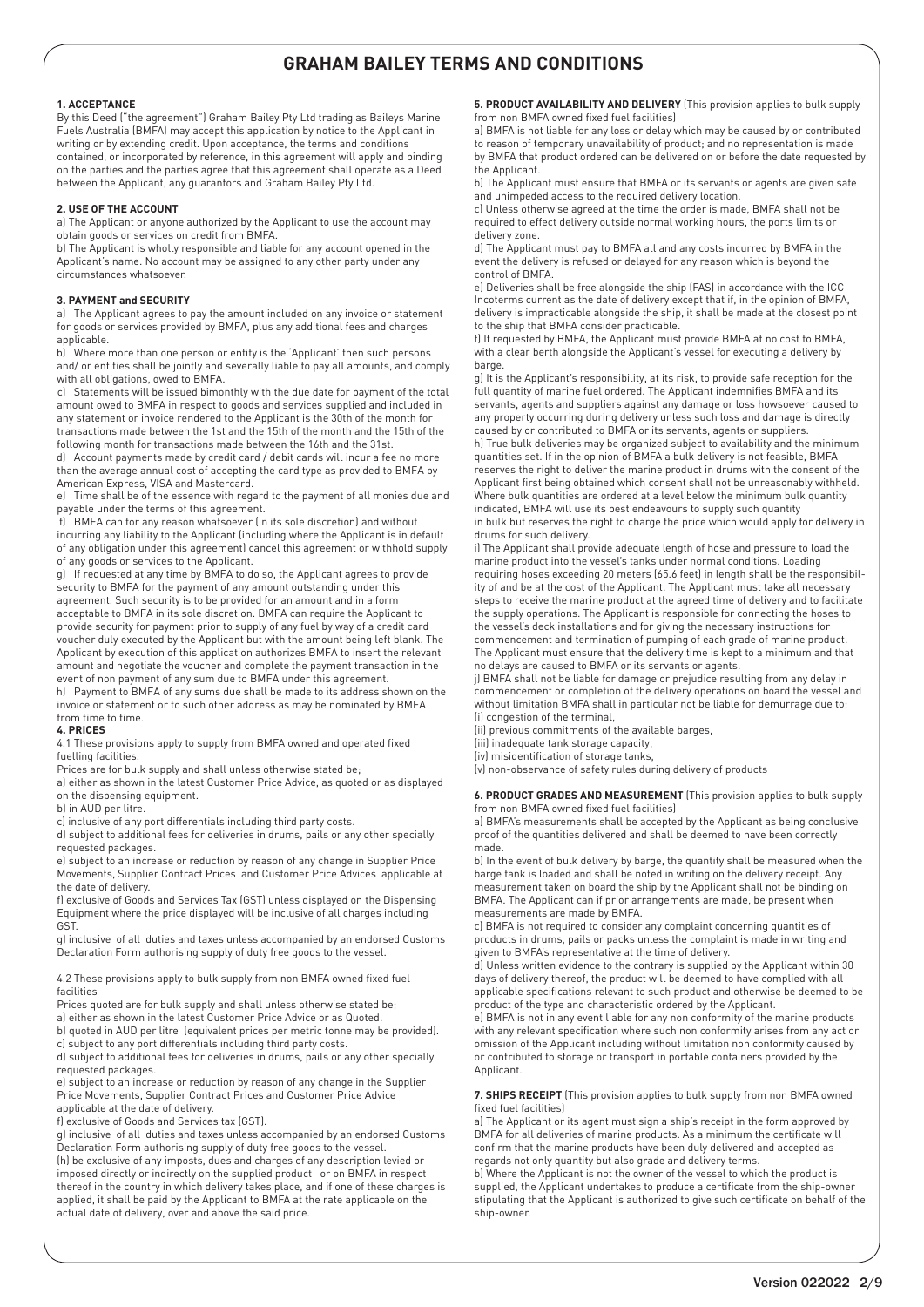## **8. CHARGES**

a) An Account Opening and Induction fee of \$55.00 will be charged for each new BMFA Business account.

b) Overdue accounts and direct debit authorities which are dishonoured will incur a \$35.00 administration fee.

c) Replacement fuel cards will incur a \$20.00 replacement card fee.

d) A default charge of 2% per month applies to amounts not paid by the due date. e) Default charges shall accrue daily on the outstanding balance and shall be compounded monthly.

f) The Applicant agrees to pay any recovery and or enforcement expenses incurred by BMFA in enforcing its rights under this agreement or recovering amounts owed, including without limitation, any fees paid to BMFA's solicitors (on an indemnity basis), as well as any charges relating to dishonoured cheques. g) This agreement is governed by and construed in accordance with the laws of Western Australia, and the Applicant agrees to submit to the exclusive jurisdiction of the Courts in that State. The Applicant hereby irrevocably waives any objection to the venue of any legal process selected by BMFA.

h) The Applicant agrees that any claim or dispute under or arising out of this agreement shall be dealt with as a case under the general procedure as envisaged by the Magistrates Court (Civil Proceedings) Act 2004 (WA) ("the Act") and that if BMFA is a successful party in the case then the Applicant agrees to pay all of the costs incurred by BMFA regardless of the value of the claim or the relief claimed, and the Applicant agrees, as envisaged by s25(7) of the Act, to pay BMFA's costs on an indemnity basis or under the applicable costs determination whichever is the greater.

i) The Applicant agrees to pay all government charges and duties of any kind incurred or in connection with the operation of the account, including without limitation, all stamp duties, financial institution duties and any other charges or duties of any kind.

j) Payment received by BMFA shall be applied firstly in payment of any default charges, secondly, in payment of any enforcement charges, thirdly, in payment of any government charges and duties and fourthly in payment for goods and services supplied.

## **9. ADDITIONAL CHARGES** (This provision applies to bulk supply from non BMFA owned fixed fuel facilities)

In addition to the price of the product, the Purchaser must pay any relevant additional charges, at the rates applicable at the time of supply for such work or services at the port in question relating to but not limited to the following: a) Additional charges that apply to all other packaging other than bulk requested by the Applicant shall be subject to inquiry with BMFA.

b) Delivery made in bulk for any quantity below the minimum bulk quantity indicated and any delivery made by pumping from drums shall be regarded as a drum delivery where additional fees will apply.

d) Charges for all work related to the delivery outside normal working hours, on weekdays that are public holidays or normally non- business days, or outside the normal boundaries of the port, including for waiting time. Such charges are to be in accordance with rates set by BMFA from time to time.

e) The costs of lighterage or other transport of any kind reasonably incurred by the BMFA for the purposes of the delivery. BMFA shall use its best efforts to notify the Applicant before using a barge or any other means of transport involving additional costs but if prior notification is not practicable in the circumstances the Applicant shall nevertheless be obliged to pay such costs incurred.

g) All deliveries to vessels that are inaccessible to road transport shall incur an additional charge in accordance with rates set by BMFA from time to time. h) Costs of any necessary hire of additional equipment, including but not limited to tugboats, vessels, cranes or hoses necessitated by specific local regulations are to be paid by the Applicant in accordance with rates set by BMFA from time to time.

i) Where any delivery is required to a port not listed in the Price List, the Applicant must pay the price applicable in the listed port closest to the delivery port, plus all additional costs incurred by BMFA in effecting deliver at the requested port. j) If the Applicant for any reason whatsoever fails or is unable to take delivery when it is made, any costs BMFA thereby incurs will be paid by the Applicant. k) Any duties or taxes which may be incurred by reason of BMFA being unable to effect delivery of marine products from bonded stock, plus any GST thereon shall be paid by the Applicant.

## **10. MAGNETIC CARD SALES, EQUIPMENT DAMAGE AND CLEANUP**

a) The Applicant must notify BMFA at the earliest available opportunity of any damage to the refuelling equipment whether the damage has been caused by or contributed to the Applicant or not.

b) The Applicant accepts responsibility for and indemnifies BMFA against all and any costs, loss, expense or damages caused or incurred in connection with any fuel spillages caused or contributed to by the Applicant. The Applicant acknowledges that he/she has been notified of the after hours emergency phone number and the whereabouts of the emergency stop buttons in case of spillage or mishap.

c) Without limitation of the generality of the foregoing the Applicant is liable for and releases and indemnifies BMFA against any loss, liability or cost arising in connection with any:

(i) investigations, remediation, or other action carried out by BMFA in respect of any contamination, pollution, spill or leakage caused by or contributed to the Applicant;

(ii) notice issued or action taken by the Minister pursuant to the Marine Pollution Act 1987 (NSW) in respect of the premises arising out of any discharge of oil caused by or contributed to the Applicant;

(iii) environment protection notice issued pursuant to the Protection of the Environment Operations Act 1997 (NSW) in respect of the premises arising out of any pollution, spill or leakage caused by or contributed to the Applicant; (iv) preliminary investigation, management, or ongoing maintenance orders issued pursuant to the Contaminated Land Management Act 1997 (NSW) in respect of the premises arising out of any contamination caused by or contributed to the Applicant;

(v) breach of any environment law by the Applicant relating to the supply of any goods or products (including marine lubricants) at the premises; (vi) any claim for damages, compensation, loss, injury or death caused by or

contributed to or arising out of or otherwise in respect of any contamination or pollution present in, over or under, emanating from or migrating to or from the premises caused by or contributed to the Applicant.

(vii) breach of BMFA's contractual obligations to third parties caused by or contributed to the Applicant.

(viii) claim for damages, compensation, loss, injury or death caused by or contributed to or arising out of the Applicant's misuse of the refuelling equipment or any damage to the premises caused by or contributed to the Applicant

For purposes of this agreement the word 'premises' means and includes any premises, facility, installation, structure, barge, jetty or other object (located anywhere including off shore) which is owned, occupied, or operated by BMFA

## **11. CHANGES OF OWNERSHIP/REGISTERED DETAILS**

a) The Applicant shall no later than 14 days prior to any proposed change of its ownership or registered details, or alteration or addition to the share holding, directors or internal structure of the Applicant, or change of ownership of any vessel belonging to the Applicant, notify BMFA of the proposed change in writing. b) BMFA reserves the right to cease supply of goods or services until terms acceptable to BMFA have been agreed with any new owner, director or shareholder.

c) The Applicant remains liable for all sums due under this agreement unless BMFA has expressly released the Applicant from such liability in writing.

## **12.TRANSFER OF RISK IN THE GOODS**

Except as may be otherwise agreed, deliveries of any goods or product at a delivery port shall be deemed to be complete and risk shall pass to the Applicant either:

a) for bulk deliveries as the product pass the flange connecting the delivery facilities with the receiving facilities provided by the Applicant; or b) for delivery in containers upon delivery of the product alongside the ship according to the ICC Incoterms which are current as the date of delivery, or when they have been delivered to the point closest to the vessel that BMFA considers practicable.

## **13. RETENTION OF TITLE OF GOODS**

a) As long as the Applicant owes BMFA any part of the price of the goods or products (including marine lubricants) supplied at any time BMFA shall retain the legal title to all goods supplied and not yet used or resold in the ordinary course of business. When such goods are used, even where there is commingling with other goods or loss of identity, the legal title to the resultant (or mixed) product shall vest in BMFA. The proceeds of sale of the goods or resultant products shall be received by the Applicant as agents of BMFA and such proceeds are to be kept in a separate account or are to be accounted for upon demand.

b) If goods are in the possession of the Applicant to which title has not passed, the Applicant is under an obligation to retain the goods in a good and merchantable condition and to ensure that they are stored separately and marked the property of BMFA until either paid for or collected

and to allow BMFA and/or its servants and/or agents on to the premises (or vessel) where they are stored separately and marked as the property of BMFA until either paid for or collected and to allow BMFA and/or its servants and/or agents on to the premises (or vessel) where they are stored for the purpose of collecting the goods.

## **14. HEALTH SAFETY AND THE ENVIRONMENT**

a) The Applicant must ensure that its personnel (and customers) have and are familiar with Material Safety Data Sheets ("MSDS") and any other information on health, safety and the environment (the "other information") provided from time to time by BMFA.

b) The Applicant must ensure that the provisions of any MSDS or recommendations in other information, relating to the handling and utilization of the marine products are observed and BMFA shall not be liable for any failure on the part of the Applicant to do so.

c) The Applicant indemnifies BMFA against any action, claims or proceedings whatsoever arising from any default in the observance by the Applicant of the provisions of this clause.

d) BMFA shall not be liable for losses or damage suffered by the Applicant its servants or agents, arising from risks inherent in the nature of the marine products delivered under the provisions of this agreement.

e) The Applicant must ensure all refuelling personnel (and customers) have successfully completed the BMFA Induction Program prior to accepting delivery of marine products.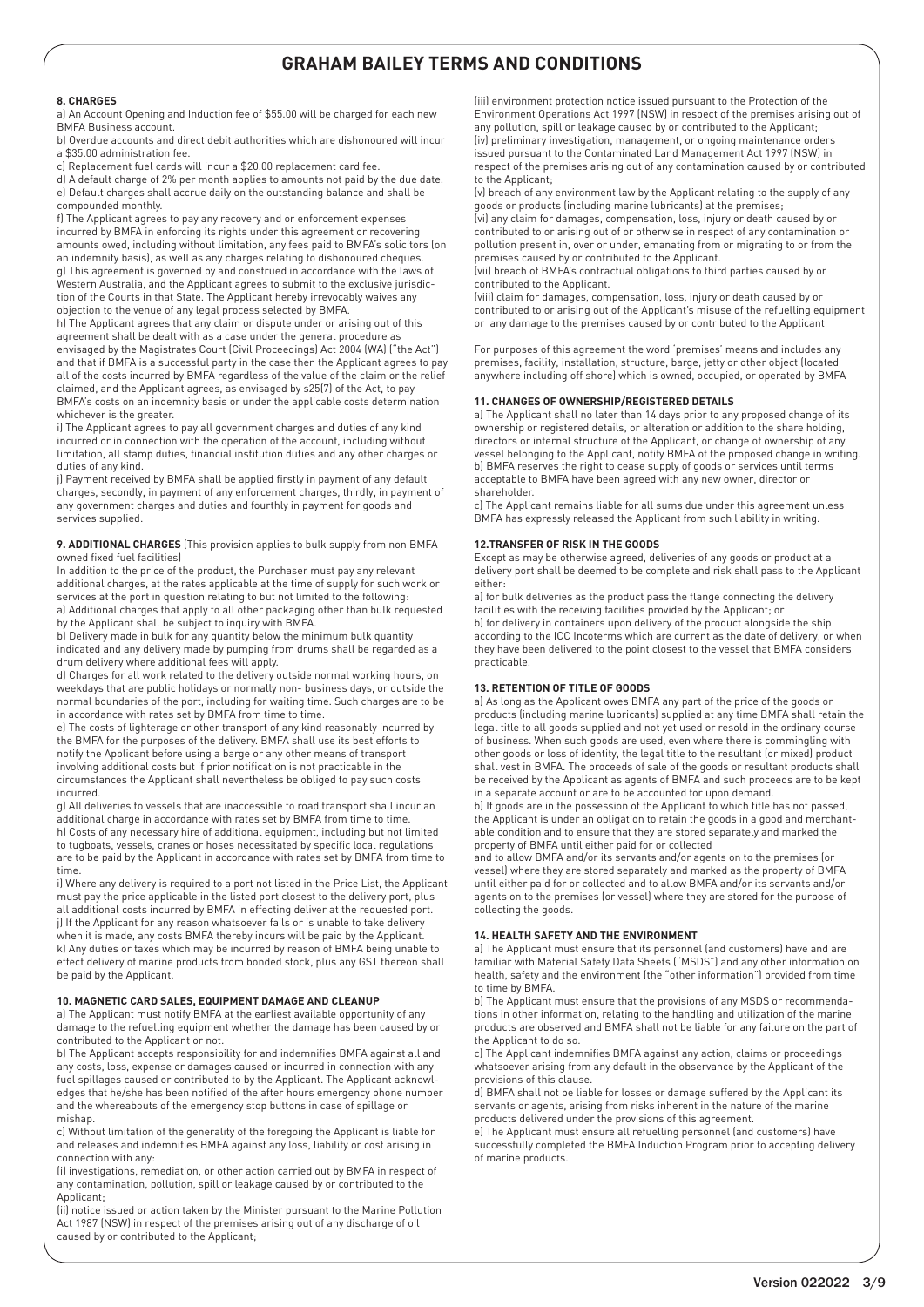## **15. LIABILITY**

a) Without limitation of any other indemnity in this agreement, the Applicant indemnifies BMFA and holds it harmless against any costs, loss, expense or damage of BMFA arising or contributed to, whether directly or indirectly, from any breach of the terms and conditions by the customers action arising from any act or omission of the Applicant, in connection with the supply of any goods, products (including marine lubricants) or which otherwise arises in connection with this agreement.

b) BMFA shall not (unless required by any statute or provision of the common law) be liable to the Applicant for any loss or damage whatsoever suffered by the Applicant whatsoever which arises in connection with the supply of any goods, products (including marine lubricants) or which otherwise arises in connection with this agreement including any breach thereof by BMFA and including any act or omission by BMFA or its officers, servants or agents.

c) In any event and without limitation of the foregoing, the period of limitation for any action against BMFA arising out of this agreement is one year after the date of delivery of the product in connection with which such action is brought and BMFA shall be discharged from all liability whatsoever unless an action is brought within this period.

## **Signature and acceptance of Terms and Conditions by Applicant**

## **16. ENTIRE CONTRACT**

This contract contains all the terms and conditions with respect to the sale of and purchase of the goods and supersedes all enquiries, proposals, agreements and negotiations, whether written or oral prior to the date of execution of this agreement. No modifications of these terms and conditions shall be of any force unless the modification is reduced to writing and authorized by BMFA and signed by the Applicant and no modification shall be affected by the acknowledgement or acceptance of purchase order forms containing different conditions.

## **17. ASSIGNMENT**

BMFA can assign this entire agreement or any payment, right, title, interest or other benefit in or under the agreement at any time and shall provide reasonable notice of any such assignment to the Applicant. The Applicant waives its right to object to any such assignment.

I/We have read the Terms and Conditions contained in this application and agree that the standard conditions of sale as set forth in this application shall apply to all sales of goods and provision of services by BMFA to the Applicant or any one authorized by the Applicant to use the account.

## **PRIVACY AGREEMENT**

BMFA needs to collect Personal Information about the Applicant ("you"), for the purposes of your credit application. If BMFA cannot collect this information, it will be unable to process your application. BMFA respects your privacy and will only use or disclose personal information in accordance with the *Privacy Act 1988 (Cth)*. You can assess your personal information in accordance with the *Privacy Act 1988*. To request access, ask a privacy-related question or get a copy of BMFA's Privacy Policy, please write to:

The Privacy Compliance Officer, Graham Bailey Pty Ltd, Level 24, 2 Market Street SYDNEY, NSW 2000.

**"Personal information"** means information about you collected by BMFA in this Application form and from other sources, including information about you, your financial circumstances, credit worthiness, credit history, credit standing and credit capacity.

By submitting this Application, you agree that, subject to the *Privacy Act 1988*, BMFA may:

- disclose Personal Information to BMFA's associated entities or third parties engaged to provide services to BMFA;
- obtain credit reports about you from credit reporting agencies to assess your
- application for commercial credit or to collect overdue payments from you;
- obtain and verify Personal information about you from a motor vehicle or land title registry or from a business that provides commercial credit worthiness information;
- provide to and exchange your Personal Information with any person whose
- name you give to BMFA in connection with your credit Application or facility; • provide to and exchange your Personal Information with BMFA's collection
- agents if you default on your credit obligations;
- disclose your Personal Information to credit reporting agencies before, during or after providing credit to you. This includes, but is not limited to:
- identity particulars name, sex, address (and the previous two addresses), date of birth, employer and drivers licence number;
- the fact that you have applied for credit and the credit limit/amount, and that BMFA is a credit provider to you;
- advice about payments at least 60 days overdue and which are in collection (and advice that payments are no longer overdue or in collection);
- advice that cheque(s) drawn by you which are more than \$100 has been
- dishonoured;
- the fact that you have committed a serious credit infringement; and
- the fact that credit provided to you has been discharged.

• exchange your Personal Information with another credit provider who is named in your Application or a credit report issued by a credit reporting agency or who proposes to provide credit to you or has provided credit to you. This is for purposes including but not limited to:

- assessing your credit worthiness, this Application and any subsequent
- application by you for personal or commercial credit;

## **APPLICANT'S ACKNOWLEDGEMENTS**

The Applicant acknowledges that he/she/it has reviewed BMFA Standard Terms and Conditions prior to the signing of this Application.

The person(s) signing this Application warrants that he/she/they have read and fully understands BMFA Standard Terms and Conditions and that: a) He /she/they have authority to sign on behalf of and to bind the Applicant;

b) The information provided on behalf of the Applicant and any signatory is true and correct in every detail;

c) He /she /they agree to provide such updated and regular financial and trading information as BMFA may require from time to time;

(d) He/she/they indemnify BMFA in respect to any claims or actions against it or losses suffered by it in connection with obtaining or providing information concerning the Applicant; and

e) He/she/they agree to the above conditions regarding BMFA's use and disclosure of personal information.

- assisting you to avoid defaulting in your credit obligations;
- assessing your position if you fall into arrears;
- notifying other credit providers of your default;
- exchanging information about your credit obligations with other credit
- providers; and - administering your credit facility.

You also agree that, when, for the purposes of your credit Application, you provide BMFA with personal information about another person, you must, prior to providing such information, inform that person that:

- you intend to provide his/her personal information to BMFA for the purposes of your credit Application;

- without that information, BMFA may not be able to process your Application; and

- that person can access the information about him/her held by BMFA by writing to the Privacy Compliance Officer at the address above.

## You also agree that BMFA may:

• use your Personal Information to send you marketing material and offers about products and services including products and services supplied by third parties. If you do not wish to receive this material, please write to BMFA's Privacy Compliance Officer at the address above;

• monitor and record your telephone conversations with BMFA's staff for training, recording and service quality control purposes; and

• provide Personal Information, as reasonably necessary, to a likely or actual buyer of the whole or part of BMFA's business.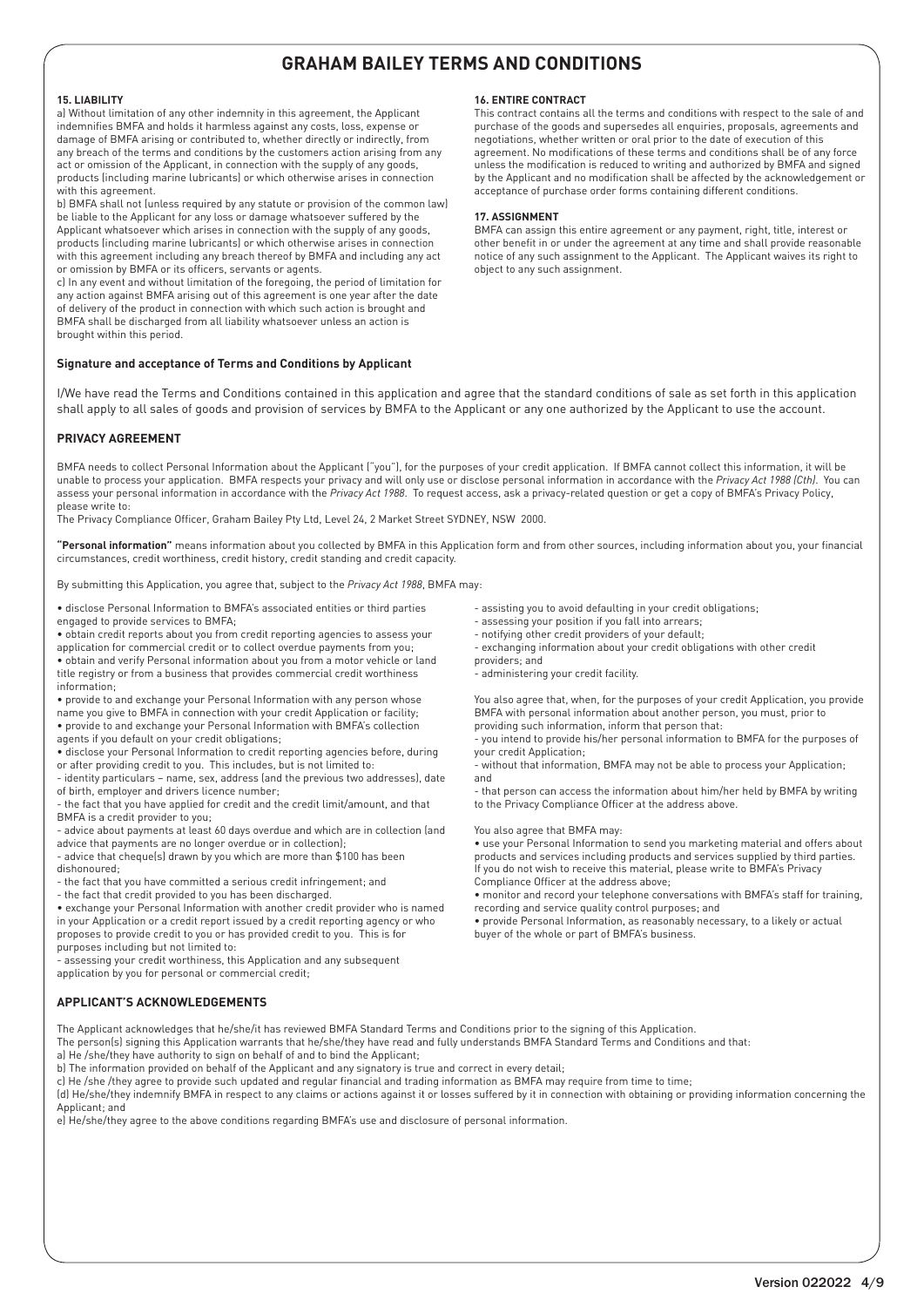| <b>GRAHAM BAILEY TERMS AND CONDITIONS</b>                               |                                     |                                                                                                                                                                                                      |  |
|-------------------------------------------------------------------------|-------------------------------------|------------------------------------------------------------------------------------------------------------------------------------------------------------------------------------------------------|--|
| <b>SIGNATURES</b><br>Signed on behalf of the Applicant by (Please Tick) |                                     |                                                                                                                                                                                                      |  |
| <b>Directors</b>                                                        | Others (e.g. Sole Traders/Partners) | <b>Authorised Officers</b><br>Trustee                                                                                                                                                                |  |
|                                                                         |                                     | PLEASE ENSURE ALL PAGES ARE SIGNED WHERE INDICATED                                                                                                                                                   |  |
|                                                                         |                                     |                                                                                                                                                                                                      |  |
|                                                                         |                                     |                                                                                                                                                                                                      |  |
| Name:                                                                   |                                     | Name:                                                                                                                                                                                                |  |
| Title:<br>Date:                                                         |                                     | Title:<br>Date:                                                                                                                                                                                      |  |
|                                                                         |                                     |                                                                                                                                                                                                      |  |
|                                                                         |                                     |                                                                                                                                                                                                      |  |
| Name:                                                                   |                                     | Name:                                                                                                                                                                                                |  |
| Title:                                                                  |                                     | Title:                                                                                                                                                                                               |  |
| Date:                                                                   |                                     | Date:                                                                                                                                                                                                |  |
| Graham Bailey Pty Ltd. A.C.N. 008 677 370                               |                                     |                                                                                                                                                                                                      |  |
|                                                                         |                                     |                                                                                                                                                                                                      |  |
|                                                                         |                                     | THIS IS A LEGAL DOCUMENT. IF YOU ARE UNSURE OF ITS MEANING AND EFFECT THE COMPANY STRONGLY RECOMMENDS THAT YOU SEEK<br>INDEPENDENT LEGAL AND OTHER APPROPRIATE ADVICE BEFORE YOU SIGN THIS DOCUMENT. |  |
|                                                                         |                                     | BY SIGNING THIS DOCUMENT, YOU WILL BECOME DIRECTLY, IMMEDIATELY AND PERSONALLY                                                                                                                       |  |
|                                                                         |                                     | LIABLE FOR ALL DEBTS INCURRED BY THE CUSTOMER.                                                                                                                                                       |  |
|                                                                         |                                     |                                                                                                                                                                                                      |  |
|                                                                         |                                     |                                                                                                                                                                                                      |  |
|                                                                         |                                     |                                                                                                                                                                                                      |  |
|                                                                         |                                     |                                                                                                                                                                                                      |  |
|                                                                         |                                     |                                                                                                                                                                                                      |  |
|                                                                         |                                     |                                                                                                                                                                                                      |  |
|                                                                         |                                     |                                                                                                                                                                                                      |  |
|                                                                         |                                     |                                                                                                                                                                                                      |  |
|                                                                         |                                     |                                                                                                                                                                                                      |  |
|                                                                         |                                     |                                                                                                                                                                                                      |  |
|                                                                         |                                     |                                                                                                                                                                                                      |  |
|                                                                         |                                     |                                                                                                                                                                                                      |  |
|                                                                         |                                     |                                                                                                                                                                                                      |  |
|                                                                         |                                     |                                                                                                                                                                                                      |  |
|                                                                         |                                     |                                                                                                                                                                                                      |  |
|                                                                         |                                     |                                                                                                                                                                                                      |  |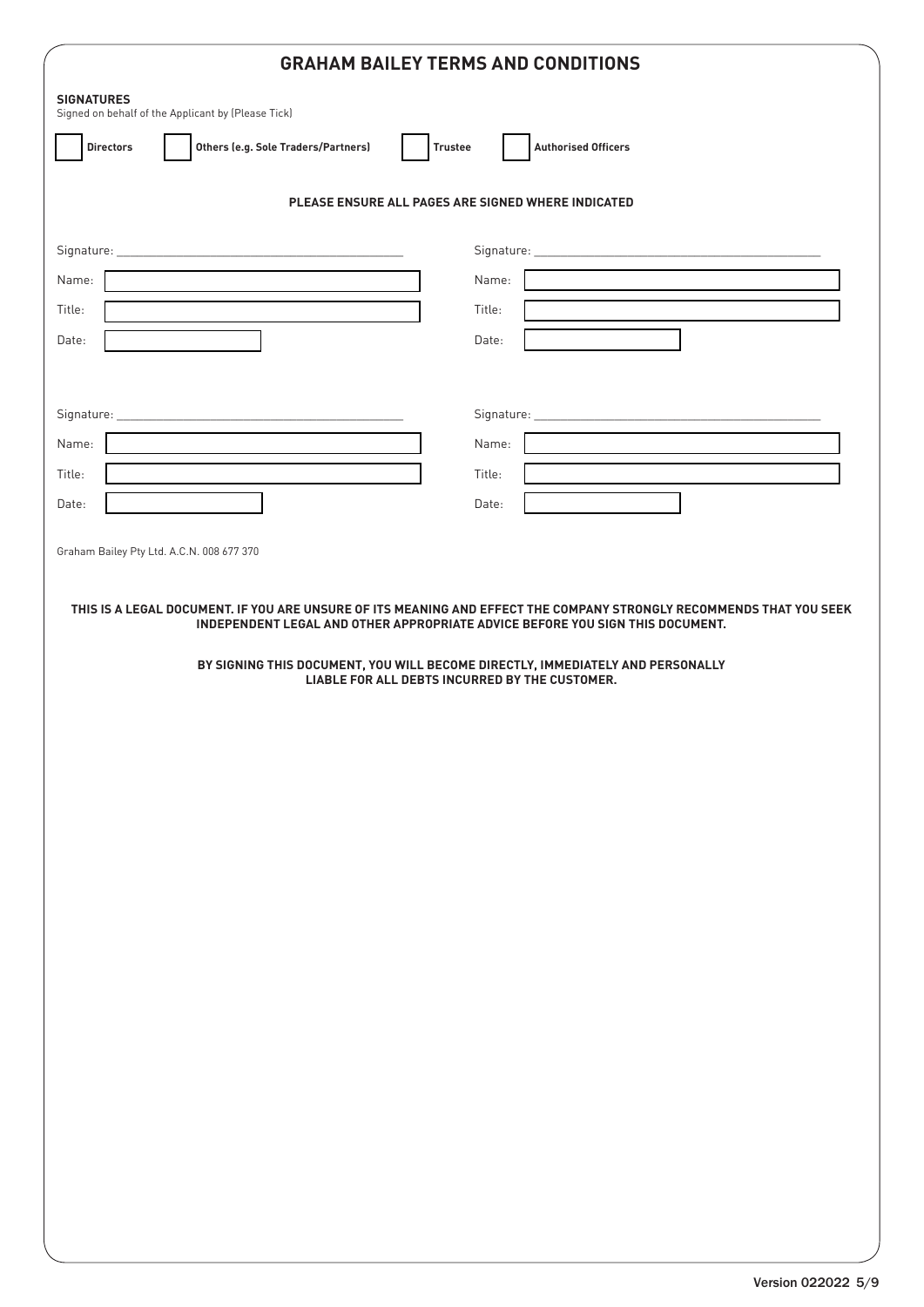# **DIRECT DEBIT AUTHORITY**

I/We request you, Baileys Marine Fuels Australia, to arrange for funds to be debited from my/our nominated credit card or bank account at the financial institution shown below according to the schedule specified below. **Credit Card Standing Payment Authority** Credit Card Number or **Bank Account Direct Debit Authority** BSB No. Account Number Name and Branch of Financial Institution Please debit the amount due to BMFA, less any discount, from the above account on the 15th and the 30th of each month. Signature (s)  $\_$  If debiting from a joint account, both signatures are required. Date \*Please note, fees apply to all credit / debit card payments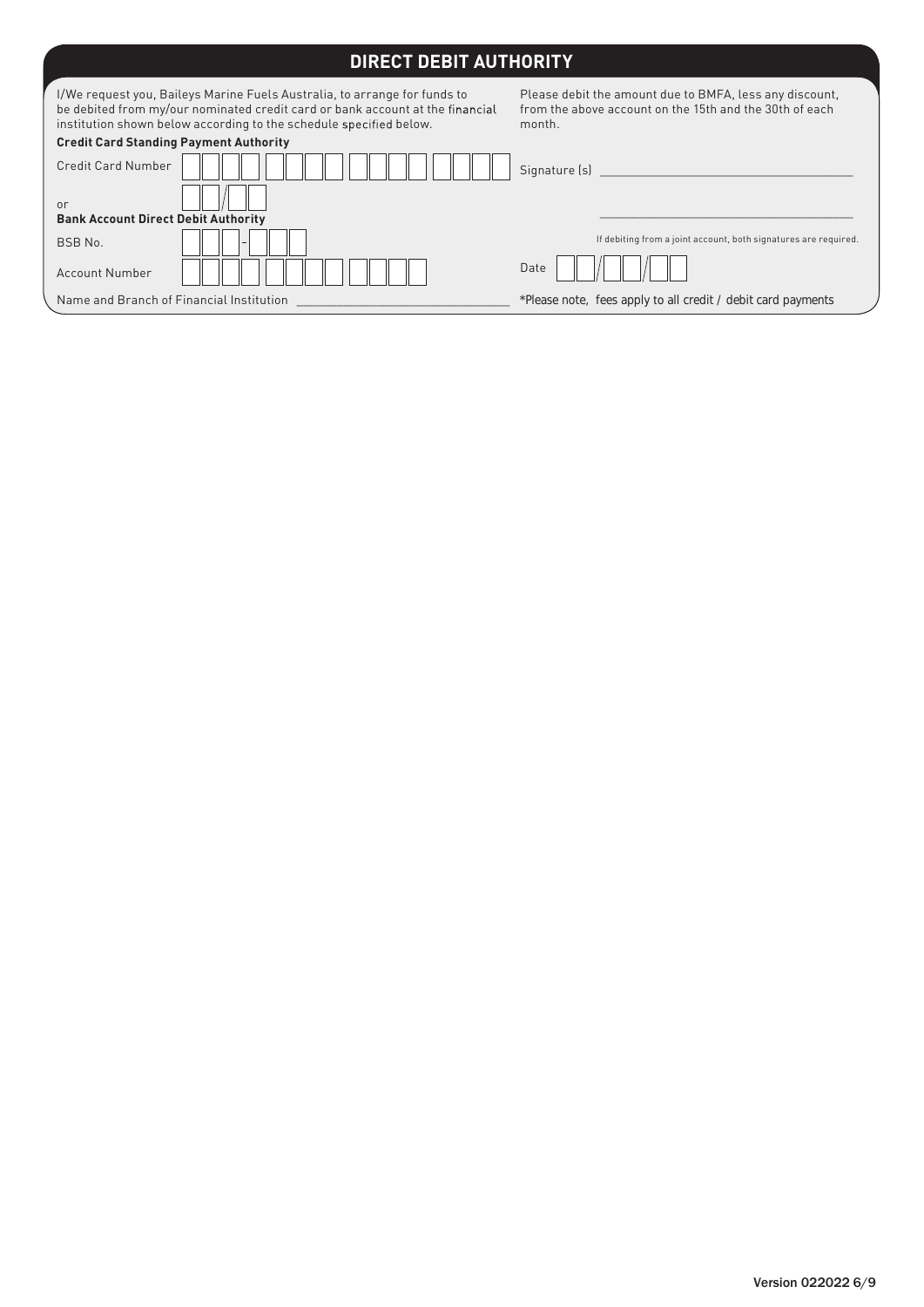## **DEED OF GUARANTEE INDEMNITY AND CHARGE**

TO: Graham Bailey Pty Ltd. A.C.N. 008 677 370

In consideration of BMFA doing any one or more of the following, at the request of the Guarantor, for the business purposes of the Applicant:

• providing or continuing to provide Goods, or

• giving credit to the Applicant, or • not commencing or not continuing legal action against the Applicant,

the Guarantor enters this Deed and agrees to perform his, her or its obligations under this Deed.

## **1. DEFINITIONS AND INTERPRETATIONS**

## **1.1 Definitions**

In this Deed, unless the context requires otherwise:

**"BMFA"** means Graham Bailey Pty Ltd. A.C.N. 008 677 370 and its associated and related companies and successors or assigns.

**"Applicant"** means the person or company or other body set out in Item 1 of the Schedule.

**"Deed"** means this Deed of Guarantee, Indemnity and Charge.

**"Goods"** means all goods, produce, products, merchandise and services which have been supplied or which may be supplied in the future at the Applicant's request on credit extended by BMFA to the Applicant.

**"Guarantor"** means any person or company or other body set out in Item 2 of the Schedule or any other person signing or purporting to sign this Deed as Guarantor and that person's personal representative.

**"Law"** includes common law, principles of equity and any requirement of any statute, rule, regulation, proclamation, ordinance or by-law, present or future, and whether state, federal or otherwise.

**"Money"** means all moneys which are now payable or which may become payable in the future (whether contingently or otherwise) by the Applicant to BMFA for any reason, whether alone or jointly with another person. The term includes, without limitation, money owed by the Applicant for the supply of Goods, all money BMFA pays or becomes liable to pay at the request of the Applicant (including loans), amounts or obligations assigned to BMFA before or after the date of this Deed and all losses and expenses (including taxes, fees, charges, interest and legal costs on a full indemnity basis) arising directly or indirectly from any dealing or default by the Applicant or by the Guarantor or otherwise incurred by BMFA in connection with entering, administering, enforcing or terminating this Deed.

**"Personal Information"** has the meaning given to it in the Privacy Act. **"Personal Information about the Guarantor"** means Personal Information (if

any) about the Guarantor collected by BMFA in connection with this Deed that includes but is not limited to information about the Guarantor's financial circumstances, credit worthiness, credit history, credit standing and credit capacity.

**"Privacy Act"** means the *Privacy Act 1988 (Cth)*.

**"Property"** means all property of the Guarantor, wherever situated, including without limitation all real and personal property, business and trading assets, stock, choses in action, goodwill and uncalled capital and called but unpaid capital from time to time.

### **1.2 Interpretation**

In this Deed, "includes" and "including" are not words of limitation; the singular includes the plural and vice versa; a gender includes all genders; and "person" includes an individual, a body corporate, a partnership or any unincorporated association.

### **2. GUARANTOR OBLIGATIONS**

### The Guarantor agrees:

a) to unconditionally and irrevocably guarantee and be responsible for the due and punctual payment of the Money by the Applicant, notwithstanding that at times there may be no Money owed by the Applicant to BMFA or any Guarantor's obligations;

b) to pay the Money to BMFA on demand without set-off, counterclaim or deduction;

c) to waive any rights the Guarantor has of first requiring BMFA to enforce any other right or power against the Applicant or to claim payment from the Applicant or any other person before claiming from the Guarantor under this Deed;

d) that BMFA may at any time in its discretion and without giving any notice to the Guarantor refuse to provide further Goods to the Applicant;

e) that where the Guarantor consists of more than one person, this Deed is enforceable against all persons signing as Guarantor together and against each Guarantor separately;

f) that where the Guarantor has the right to prove in any insolvency administration of the Applicant or another guarantor of the Applicant's obligations or to claim an amount from the Applicant or another guarantor of the Applicant's obligations under a right of indemnity, the Guarantor may do so only with BMFA's consent and must hold any dividends received on trust for BMFA;

g) that the Guarantor will provide BMFA with information concerning the Guarantor's financial position, business, assets and (where the Guarantor is a company) its shareholders and any person or entity related to or associated with the Guarantor as may be reasonably required by BMFA from time to time.

## **3. GUARANTOR ACKNOWLEDGEMENTS**

The Guarantor acknowledges that:

a) it has read and understood this Guarantee;

b) BMFA has afforded it full and unrestricted opportunity to seek independent legal advice on the Guarantor's obligations under this Deed prior to signing this Deed and has strongly recommended that it obtain independent legal advice;

c) it has not relied upon any representation made by BMFA or any of BMFA's servants or agents in agreeing to guarantee the obligations owed by the Applicant to BMFA;

d) it has made his own enquiries of the Applicant regarding the Applicant's past and prospective dealings with BMFA and is satisfied as to the extent of its obligations as Guarantor under this Deed;

e) BMFA is under no obligation to notify it of any changes to BMFA's trading terms or dealings with the Applicant, even if these changes increase the Guarantor's liability under this Deed;

f) this Deed is a continuing guarantee to BMFA for the Money;

g) BMFA is not obliged to make any demand of the Applicant or claim on any other security before requesting payment of the Money by the Guarantor; h) BMFA's rights under this Deed are not affected by any act or omission by BMFA or by anything else that may affect those rights at Law or otherwise, including: (i) the variation or replacement of BMFA's agreement with the Applicant; (ii) arrangements BMFA makes with the Applicant such as releases or time concessions;

(iii) the fact that BMFA releases, loses the benefit of, does not obtain or fails to register any security;

(iv) the fact that BMFA releases any other guarantor of the Applicant's obligations;

(v) the fact that the obligations of another guarantor of the Applicant's obligations may be unenforceable or that another guarantor has failed to effectively guarantee the Applicant's obligations;

(vi) any legal limitation, disability, incapacity or other fact (actual or asserted) relating to the Applicant, the Guarantor or any other person (irrespective of whether BMFA had or should have had knowledge of that fact); and (vii) any fact which could or might have the effect of prejudicing or discharging the

Guarantor's liability under this Deed; (i) this Deed is enforceable against each person signing as Guarantor even if any

person proposed or contemplated to sign this Deed does not in fact do so; (j) BMFA may at any time release or discharge any Guarantor from the

Guarantor's obligations under this Deed or grant time to pay or other indulgence, accept a composition from or enter other arrangements with the Applicant or any Guarantor, delay or make mistakes or omissions without affecting the liability of any other Guarantor under this Deed;

(k) any payment which is made by or on behalf of the Applicant and which is later avoided by the application of any Law shall be deemed not to discharge the Applicant's indebtedness and in such a case, the parties are restored to the position which each respectively would have had if the payment had not been made;

(l) the Guarantor's obligations under this Deed are valid and binding, that if the Guarantor is a corporation it benefits under this Deed, that the Guarantor is solvent and does not enter this Deed in the capacity of trustee of any trust or settlement; and

(m) the Guarantor will not be entitled to the discharge of any security which secures the Guarantor's obligations under this Deed until all Money has been paid to BMFA and the Guarantor has provided evidence to BMFA's reasonable satisfaction that no further Money will become owing.

### **4. INDEMNITY**

a) The Guarantor indemnifies BMFA against any and all losses and expenses of any nature (including stamp duty if any and legal costs on a full indemnity basis) which arise in any way out of BMFA's dealings with the Applicant or the Guarantor, including losses and expenses incurred if the Applicant or the Guarantor does not, is not obliged to or is unable to pay the Money to BMFA when due or in connection with any person exercising or not exercising rights under this Deed.

b) It is not necessary for BMFA to incur expense before enforcing a right of indemnity under this Deed.

c) The indemnity in clause 4(a) is a continuing obligation, independent of the Guarantor's other obligations under this Deed.

## **5. CHARGE**

For the purpose of securing payment to BMFA of the Money, the Guarantor: a) agrees to deliver to BMFA, within seven (7) days of written demand, a mortgage in respect of any Property in a form acceptable to BMFA together with any documents required to obtain registration of the mortgage;

b) charges to BMFA all its Property (wherever situated) to secure its obligations under this Deed and authorises and consents to BMFA lodging a caveat (in a form and subject to any conditions as BMFA sees fit) upon the title to the Property in BMFA's absolute discretion; and

c) irrevocably appoints BMFA and persons nominated by BMFA separately as the attorney of the Guarantor with power to sign and lodge such caveat or other similar document to give effect to this Deed.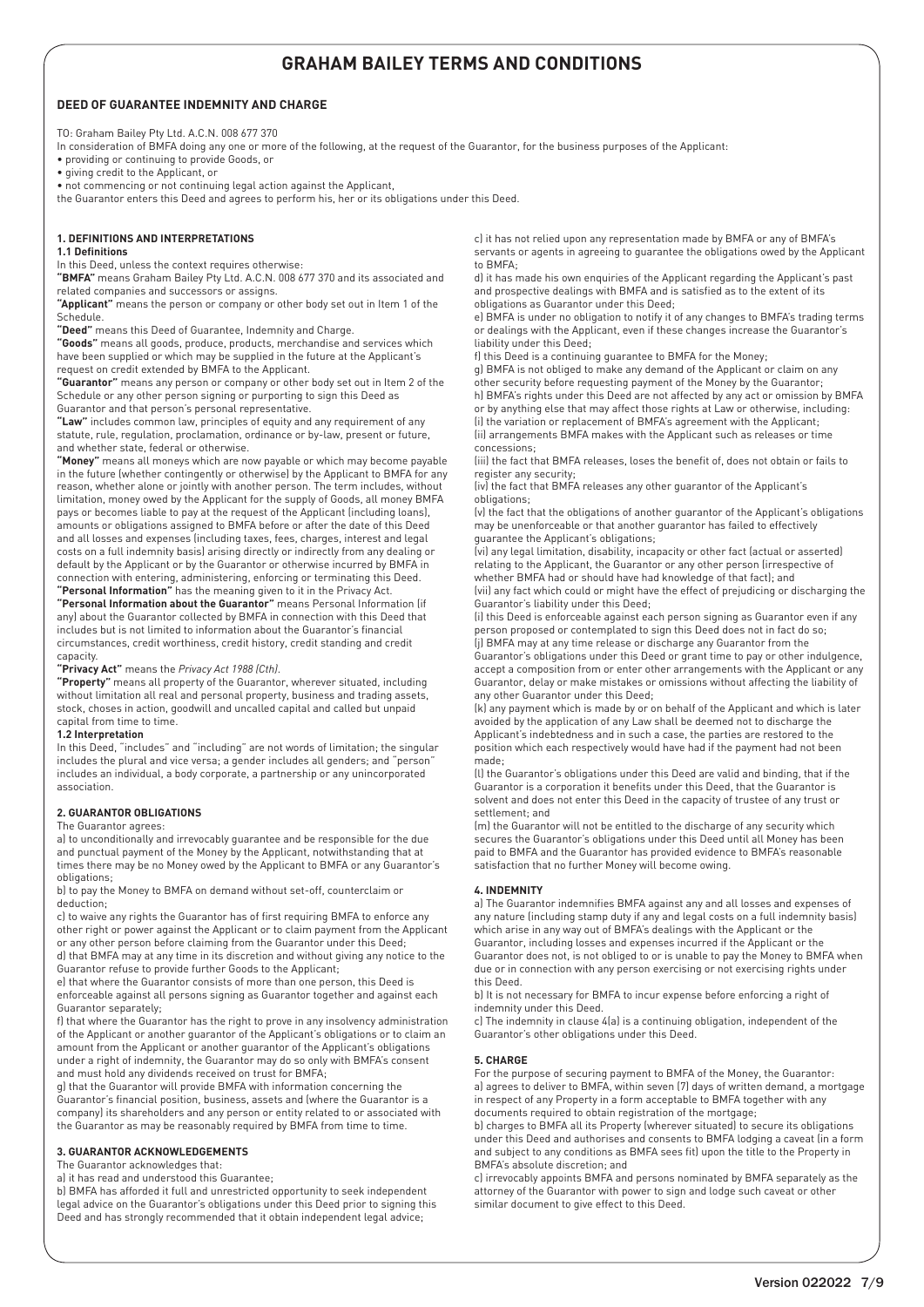## **6. MISCELLANEOUS PROVISIONS**

a) If any provision of this Deed is or becomes void or unenforceable, it may be deleted from this Deed without any effect on the validity of the remainder of this Deed.

b) A certificate signed by a Director, Secretary or other officer of BMFA shall be prima facie evidence of the amount of the Money owed by the Applicant or Guarantor (or both) at that time.

c) Each party agrees to promptly do all things reasonably necessary or desirable to give full effect to this Deed and the transactions contemplated by it, including obtaining consents and signing documents.

d) Time is of the essence of this Deed.

e) BMFA may assign or otherwise deal with its rights under this Deed in any way it considers appropriate in its absolute discretion.

f) If any provision of this Deed is void, voidable by a party, unenforceable, invalid or illegal and would not be so if a word or words were omitted, then that word or those words are to be severed and if this cannot be done, the entire provision is to be severed without affecting the validity or enforceability of the remaining provisions of this Deed.

g) This Deed will be governed by the laws of the State or Territory where BMFA has its registered office or such other State or Territory as BMFA in its sole discretion determines. The parties irrevocably submit to the non-exclusive jurisdiction of the courts of the State or Territory determined in accordance with this clause.

## **7. PRIVACY**

a) BMFA needs to collect Personal Information about the Guarantor for the purposes of this Deed. If BMFA cannot collect this information, it may be unable to process the credit application by the Applicant. BMFA will only collect, use and disclose Personal Information about the Guarantor in accordance with the Privacy Act.

b) The Guarantor can access Personal Information about the Guarantor held by BMFA in accordance with the Privacy Act. To request access, ask a privacyrelated question or request a copy of BMFA's Privacy Policy Statement, the Guarantor must write to the Privacy Compliance Officer, Ampol Australia Petroleum Pty Ltd, Level 24, 2 Market Street, SYDNEY, NSW 2000.

c) The Guarantor agrees that, subject to the Privacy Act, BMFA may: (i) disclose Personal Information about the Guarantor to BMFA's associated entities or third parties engaged to provide services to BMFA;

(ii) obtain credit reports about the Guarantor from credit reporting agencies to assess the Applicant's application for commercial credit or to collect overdue payments from the Guarantor;

(iii) obtain and verify Personal Information about the Guarantor from a motor vehicle or land title registry or from a business that provides commercial credit worthiness information;

(iv) provide to and exchange Personal Information about the Guarantor with any person whose name the Guarantor provides to BMFA;

(v) provide to and exchange Personal Information about the Guarantor with BMFA's collection agents if the Guarantor defaults on its obligations under this Deed;

(vi) disclose Personal Information about the Guarantor to credit reporting agencies. This includes, but is not limited to:

(A) identity particulars - name, sex, address (and the previous two addresses), date of birth, employer and drivers licence number;

(B) the fact that the Guarantor is a guarantor under this Deed;

(C) advice about payments at least 60 days overdue and which are in collection (and advice that payments are no longer overdue);

(D) advice that a cheque(s) drawn by the Guarantor which is for an amount greater than \$100 has been dishonoured;

(E) the fact that the Guarantor has committed a serious credit infringement; and (F) the fact that this Deed has been discharged;

(vii) exchange Personal Information about the Guarantor with another credit provider who is named in the credit application of the Applicant or a credit report issued by a credit reporting agency or who provides credit to the Applicant or who is a beneficiary of a guarantee by the Guarantor. This is for purposes including but not limited to:

(A) assessing the Guarantor's financial position in connection with giving the guarantee under this Deed;

(B) assisting the Guarantor to avoid defaulting in the Guarantor's obligations as guarantor;

(C) assessing the Guarantor's position if the Guarantor falls into arrears;

(D) notifying other credit providers of the Guarantor's default;

(E) exchanging information about the Guarantor's obligations as guarantor with other credit providers; and

(F) administering this Deed;

d) The Guarantor agrees that, when the Guarantor provides BMFA with Personal Information about another person, the Guarantor must, prior to providing such information, inform that person that:

(i) the Guarantor intends to provide the person's Personal Information to BMFA for the purposes of this Deed;

(ii) without that information, BMFA may not be able to accept the execution of this Deed; and

(iii) that person can access the information about him/her held by BMFA by writing to the Privacy Compliance Officer at the address at clause 7(b);

e) The Guarantor agrees that BMFA may:

(i) use Personal Information about the Guarantor to send the Guarantor marketing material and offers about products and services including products and services supplied by third parties. If the Guarantor does not wish to receive this material, the Guarantor must write to BMFA's Privacy Compliance Officer at the address in clause 7(b);

(ii) provide Personal Information about the Guarantor, as reasonably necessary, to a likely or actual buyer of the whole or part of BMFA's business.

## **8. SCHEDULE**

**Item 1:** The Applicant

Applicant Name:

ABN:

Applicant Address:

**Item 2:** The Guarantor(s)

**Guarantor 1**

Guarantor Name:

ABN:

Guarantor Address:

**Guarantor 2**

Guarantor Name:

ABN:

Guarantor Address:

## **Guarantor 3**

Guarantor Name:

ABN:

Guarantor Address:

## **Guarantor 4**

Guarantor Name:

ABN:

Guarantor Address: